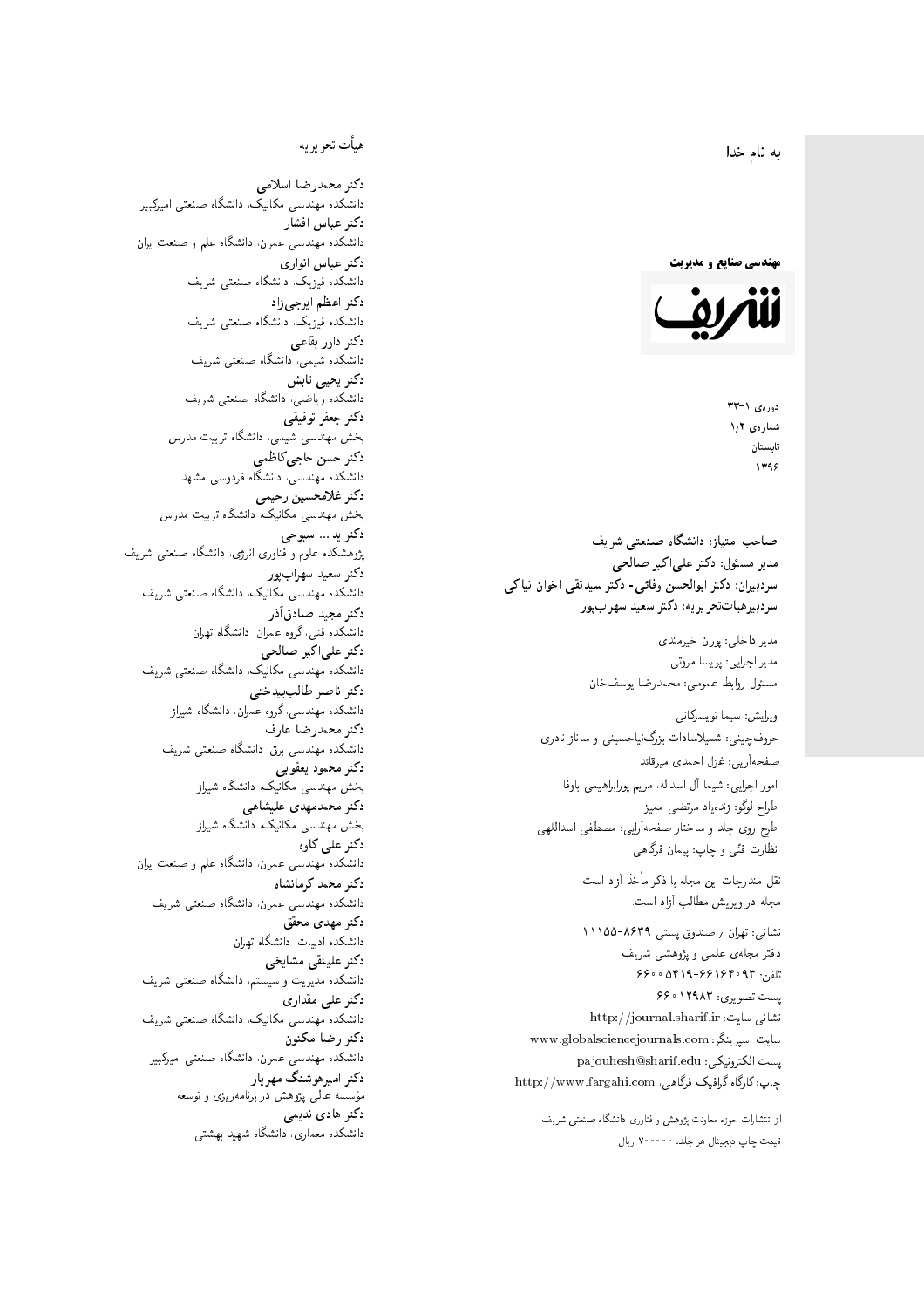#### <mark>هیأت تحریریهی تخصصی</mark>

• سردبیر تخصصبی: دکتر سید تقی اخوان نیاکی دانشکدهی مهندسی صنایع ــ دانشگاه صنعتبی شریف دكتر امير البدوي دانشکدهی فنبی، بخش مهندسی صنایع \_ دانشگاه تربیت مدرس دكتر محمدرضا امين ناصري دانشکدهی فنبی، بخش مهندسی صنایع <mark>– دانشگاه تربیت م</mark>درس دکتر رضا توکلے مقدم دانشکدهی فنبی،گروه مهندسی صنایع ــ دانشگاه تهران دكتر فريبرز جولاي دانشکده،ی فنی،گروه مهندسی صنایع ــ دانشگاه تهران دكتر سيدحسامالدين ذگردي دانشکدهی فنی، بخش مهندسی صنایع ــ دانشگاه تربیت مدرس دكتر مهران سپهري دانشکدهی مدیریت و اقتصاد ــ دانشگاه صنعتی شریف

> دكتر محمد سعيدى مهرأباد دانشکدهی مهندسی صنایع ــ دانشگاه علموصنعت ایران دكتر هاشم محلوجي دانشکدهی مهندسی صنایع ــ دانشگاه صنعتی شریف دكتر منوچهر نجمي دانشکدهی مدیریت و اقتصاد \_ دانشگاه صنعتبی شریف

#### هيأت مشاوران

دکتر سید بابک ابراهیمی دانشکدهی مهندسی صنایع ــ دانشگاه آزاد اسلامی واحد کرج دكتر مريم اسمعيلي دانشکدهی فنبی و مهندسی، گروه مهندسی صنایع ــ دانشگاه الزهرا دكتر محمدرضا اكبرى جوكار دانشکدهی مهندسی صنایع ــ دانشگاه صنعتی شریف دكتر مجيد اميننيري دانشکدهی مهندسی صنایع ــ دانشگاه صنعتی امیرکبیر دکتر علی بزرگی امیری دانشکده، مهندسی صنایع ــ دانشگاه تهران دکتر مهد*ی* بشیری

دانشکدهی مهندسی صنایع ــ دانشگاه شاهد

دکتر مجید برچمی جلال دانشکده، مهندسی معماری ـــ دانشگاه تهران دكتر مصطفى جهانگشاهي دانشکدهی مهندسی صنایع ــ دانشگاه ارومیه دكتر رضا حسنوى دانشکدهی مهندسی صنایع ــ دانشگاه مالک اشتر دكتر سيد مهدى حسينيان دانشکدهی مهندسی عمران ــ دانشگاه بوعلی سینا همدان دكتر جليل حيدرى دانشکدهی مدیریت ــ دانشگاه تهران دكتر فريد خوش الحان دانشکدهی مهندسی صنایع ــ دانشگاه صنعتی خواجهنصمیرالدین طوسی دكتر فرزاد دهقانيان دانشکدهی مهندسی صنایع ــ دانشگاه فردوسی مشهد دكتر مجيد رستمي بشمني دانشکدهی مدیریت ــ دانشگاه آزاد اسلامی واحد علموموتحقیقات دكتر مينا رنجبرفرد دانشکدهی علوم اجتماعی و اقتصاد، گروه مدیریت ــ دانشگاه الزهرا دكتر صديق رئيسي دانشکدهی مهندسی صنایع ـ دانشگاه آزاد اسلامی واحد تهران جنوب دكتر يحيى زارع مهرجردى دانشکدهی مهندسی صنایع ــ دانشگاه یزد دكتر احمد صادقيه دانشکدهی مهندسی صنایع ــ دانشگاه یزد دکتر محمد مدرس دانشکدهی مهندسی صنایع ـ دانشگاه صنعتی شریف دكتر نظام مهدوى اميرى دانشکدهی علوم ریاضی ــ دانشگاه صنعتی شریف دكتر ابوالفضل ميرزازاده دانشکده ی فنبی و مهندسی \_ دانشگاه خوارزمی دكتر رسول نورالسناء دانشکدهی مهندسی صنایع ــ دانشگاه علموصنعت ایران دكتر محمد همتى دانشکدهی مدیریت ــ دانشگاه آزاد اسلامی واحد سمنان

ننتريف

**مهندسی صنایع و مدیریت**